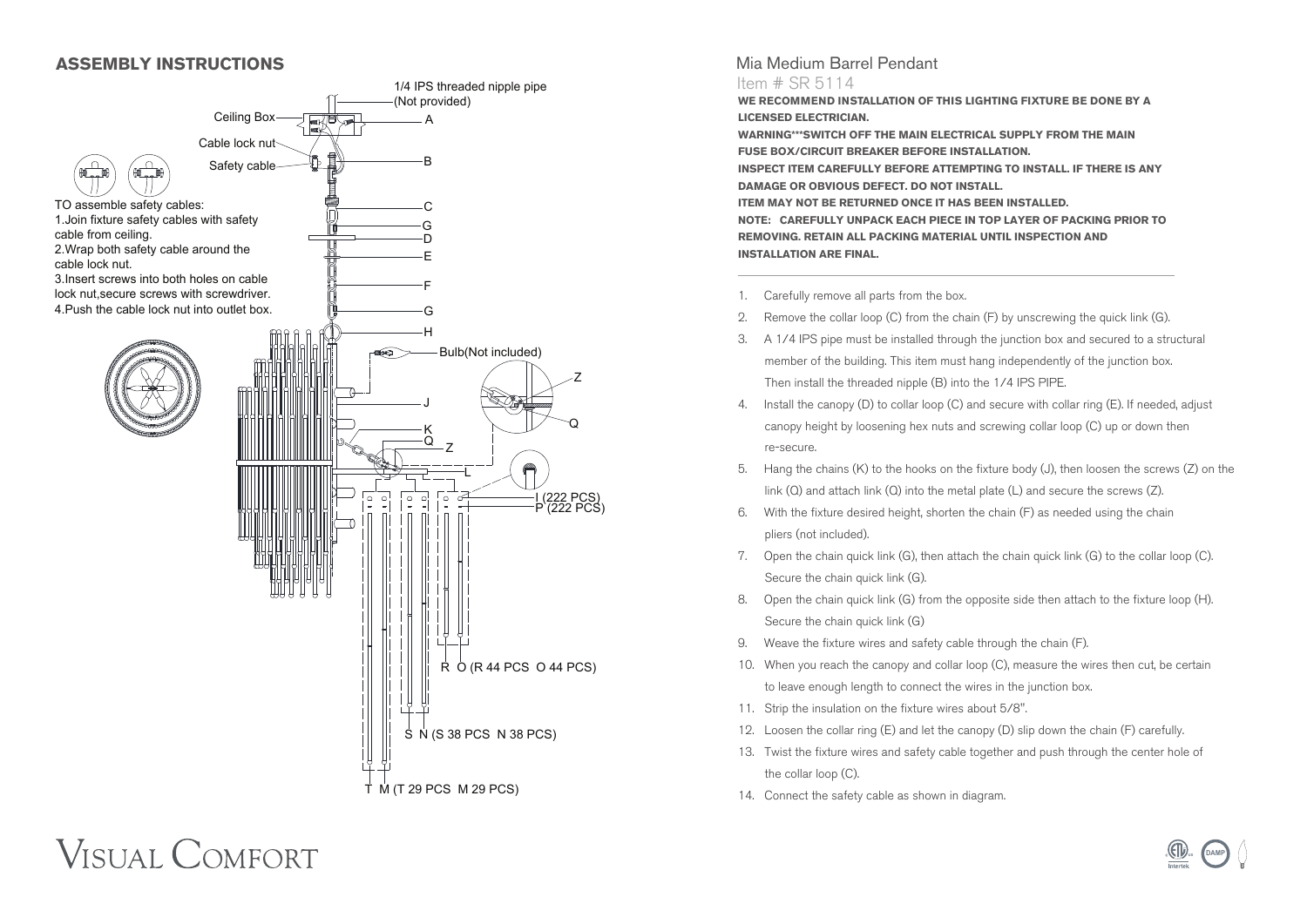### **ASSEMBLY INSTRUCTIONS**



## Mia Medium Barrel Pendant

#### Item # SR 5114

**WE RECOMMEND INSTALLATION OF THIS LIGHTING FIXTURE BE DONE BY A LICENSED ELECTRICIAN.**

**WARNING\*\*\*SWITCH OFF THE MAIN ELECTRICAL SUPPLY FROM THE MAIN FUSE BOX/CIRCUIT BREAKER BEFORE INSTALLATION. INSPECT ITEM CAREFULLY BEFORE ATTEMPTING TO INSTALL. IF THERE IS ANY DAMAGE OR OBVIOUS DEFECT. DO NOT INSTALL. ITEM MAY NOT BE RETURNED ONCE IT HAS BEEN INSTALLED. NOTE: CAREFULLY UNPACK EACH PIECE IN TOP LAYER OF PACKING PRIOR TO REMOVING. RETAIN ALL PACKING MATERIAL UNTIL INSPECTION AND INSTALLATION ARE FINAL.**

15. Connect the fixture ground wire to the ground wire in the junction box using the wire nut (A).

IT IS IMPERATIVE THAT THIS FIXTURE BE GROUNDED.

- 16. Connect the fixture ribbed wire (no markings) to the neutral wire in the junction box using the wire nut (A).
- 17. Connect the fixture smooth wire (with markings) to the hot wire in the junction box using the wire nut (A).

 DO NOT REVERSE THE HOT AND NEUTRAL CONNECTIONS OTHERWISE SAFETY WILL BE COMPROMISED.

- 18. Carefully tuck the wire connections into the junction box.
- 19. Install the canopy (D) to the collar loop (C),and secure with the collar ring (E).
- 20. Insert bulbs (not included) into the sockets.

GLASS ROD ASSEMBLY

-Recommended use of one damp and one dry cloth for the following assembly.

- -All glass rods are inserted from the bottom.
- 21. Lightly dampen top of glass rod (M) with damp cloth before inserting to inner circle hole. Fully insert rod until the glass ring meets rubber grommet from fixture. Clean with dry cloth.
- 22. Repeat this process to complete inner circle by alternating glass rods (M & T).
- 23. With the inner circle complete, insert glass rods (N & S) to middle ring following the damp/dry process for each rod..
- 24. Last, insert glass rods (O & R) to the outer circle following the damp/dry process for each rod.

# **VISUAL COMFORT**